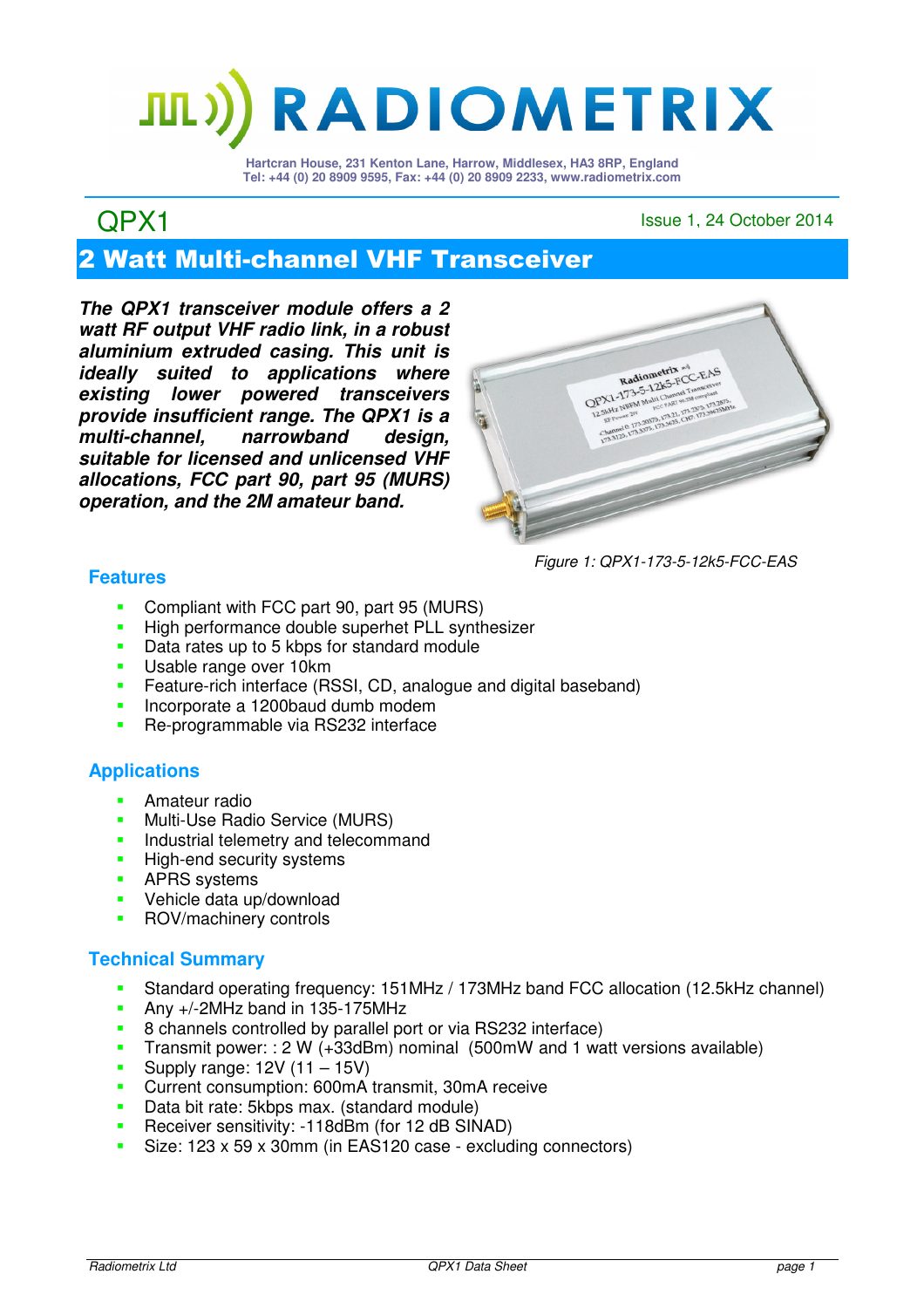QPX1 footprint (cased version)



Figure 2: QPX1 footprint (top view through casing)



Figure 3: DB15 connector pin arrangement

## **User interface: (EAS cased version)**

| Pin            | <b>Name</b>    | <b>Function</b>                                                            |  |
|----------------|----------------|----------------------------------------------------------------------------|--|
|                | TXD.           | DC coupled input for 3V CMOS logic. $R_{in} = 47k\Omega$                   |  |
| $\overline{2}$ | <b>TXE</b>     | Transmitter enable. Low = $ON$ , open = off. 100K pullup to (raw Vin -5v)  |  |
| 3              | AF in          | 250mVp-p to 2.5V p-p AC coupled input. Variable gain                       |  |
| 4              | <b>ENABLE</b>  | Overall unit 'on' (high active, high voltage tolerant)                     |  |
| 5              | <b>RSSI</b>    | DC level between 0.5v and 2.5v. 60dB dynamic range                         |  |
| 6              | AF out         | 200mV p-p audio. DC coupled, approx 1v bias. Muted by squelch              |  |
|                | <b>RXD</b>     | Open collector output of data slicer suitable for Biphase codes            |  |
| 8              | <b>SQF</b>     | Carrier level squelch. Open collector. ON/low = no signal                  |  |
| 9              | 0V             | Ground                                                                     |  |
| 10             | P3             |                                                                            |  |
| 11             | P <sub>2</sub> | Parallel frequency select inputs. Inverted logic, 10K pullups to 5v        |  |
| 12             | P <sub>1</sub> |                                                                            |  |
| 13             | P0/PGM         | Serial programming/control input (inverted logic level RS232) <sup>9</sup> |  |
| 14             | <b>PGM</b>     | True RS232 input (inverter to pin 13)                                      |  |
| 15             | Vcc            | 12V DC supply (11-15V). 550mA typ. current drain                           |  |

#### **NOTE:**

- 1. QPX1 does not invert the sense of the data waveform. There is no resulting in no net link inversion between two units.
	- A version with an inversion in the RX data path is also available
- 2. Carrier detect mutes the AF and DATA outputs. It can be disabled by rotating the level set trimmer fully CW.
- 3. There are no pullups on the open collector outputs.
- 4. The sofware incorporates a 1200baud dumb modem, compatible with that implemented in TX2M, RX2M, TR2M and SMX2 radios ( i1200 tones and format ).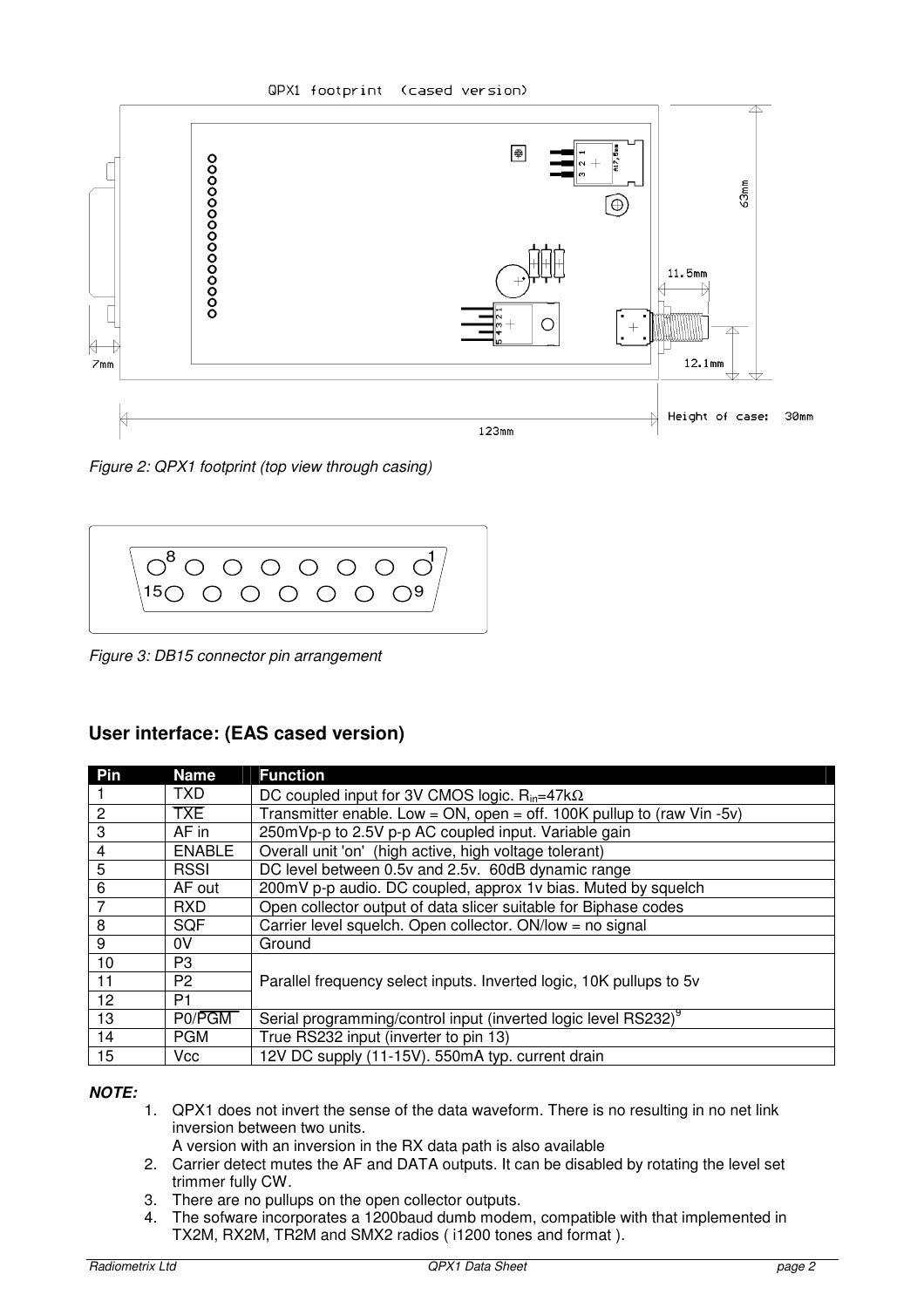- 5. RS232 input pins (14 and 12 ) tolerate true +/- levels. No buffering is required.
- 6. This is a 2 watt output product. Good grounding , good quality aerials, properly mounted, and a low impedence power supply are required if full performance is to be reliably obtained. Be aware of the effect that the strong RF fields generated by this device (and it's aerial) can have upon other adjacent circuitry if this is not properly screened, filtered or otherwise protected. Regulators, sensitive analogue circuitry, and microprocessors seem especially interference prone.

Two watts of RF at VHF can cause an unpleasant and painful burn. Be careful.

- 7. **Caution:**. The TXD and P1-P3 inputs are not high voltage tolerant. Low voltage logic, or switches to ground, are required.
- 8. A simple RS232 voltage tolerant transistor inverter connects pin 14 to PGM
- 9. Depending on the firmware, some versions use P0-P3 as parallel select. Others use P0 as a programming input only, and P1-P3 as parallel inputs. Refer to tech support for details.
- 10. Enable pin  $(4)$  may be tied to +Vin
- 11. Overall thermal power dissipation in normal use is around 4 watts, rising to 6-7 watts under aerial fault conditions.
- 12. This design uses the SMX1 mk2 transceiver RF board as an internal component
- 13. For visual reference, this unit uses an Evatron-type REAS120 extrusion



Figure 4: QPX1 footprint (PCB mounted version)

## **User interface (PCB mounted version)**

| Pin            | <b>Name</b>    | <b>Function</b>                                                           |  |
|----------------|----------------|---------------------------------------------------------------------------|--|
|                | <b>GND</b>     | Ground                                                                    |  |
| $\overline{c}$ | <b>PGM</b>     | Programming Input from 5V TTL UART TX (inverted RS232) output             |  |
| 3              | P <sub>1</sub> |                                                                           |  |
| 4              | P <sub>2</sub> | Parallel frequency select inputs. Inverted logic, 10K pullups to 5v       |  |
| 5              | P3             |                                                                           |  |
| 6              | <b>TXD</b>     | DC coupled input for 3V CMOS logic. $R_{in} = 47k\Omega$                  |  |
| 7              | <b>TXE</b>     | Transmitter enable. Low = $ON$ , open = off. 100K pullup to (raw Vin -5v) |  |
| 8              | <b>GND</b>     | Ground                                                                    |  |
| 9              | Vcc            | 12V DC supply (11-15V). 550mA typ. current drain                          |  |
| 10             | AF in          | 250mVp-p to 2.5V p-p AC coupled input. Variable gain                      |  |
| 11             | <b>ENABLE</b>  | Overall unit 'on' (high active, high voltage tolerant)                    |  |
| 12             | <b>RSSI</b>    | DC level between 0.5v and 2.5v. 60dB dynamic range                        |  |
| 13             | AF out         | 200mV p-p audio. DC coupled, approx 1v bias. Muted by squelch             |  |
| 14             | <b>RXD</b>     | Open collector output of data slicer suitable for Biphase codes           |  |
| 15             | SQF            | Carrier level squelch. Open collector. ON/low = no signal                 |  |
| 16             | GND            | Ground                                                                    |  |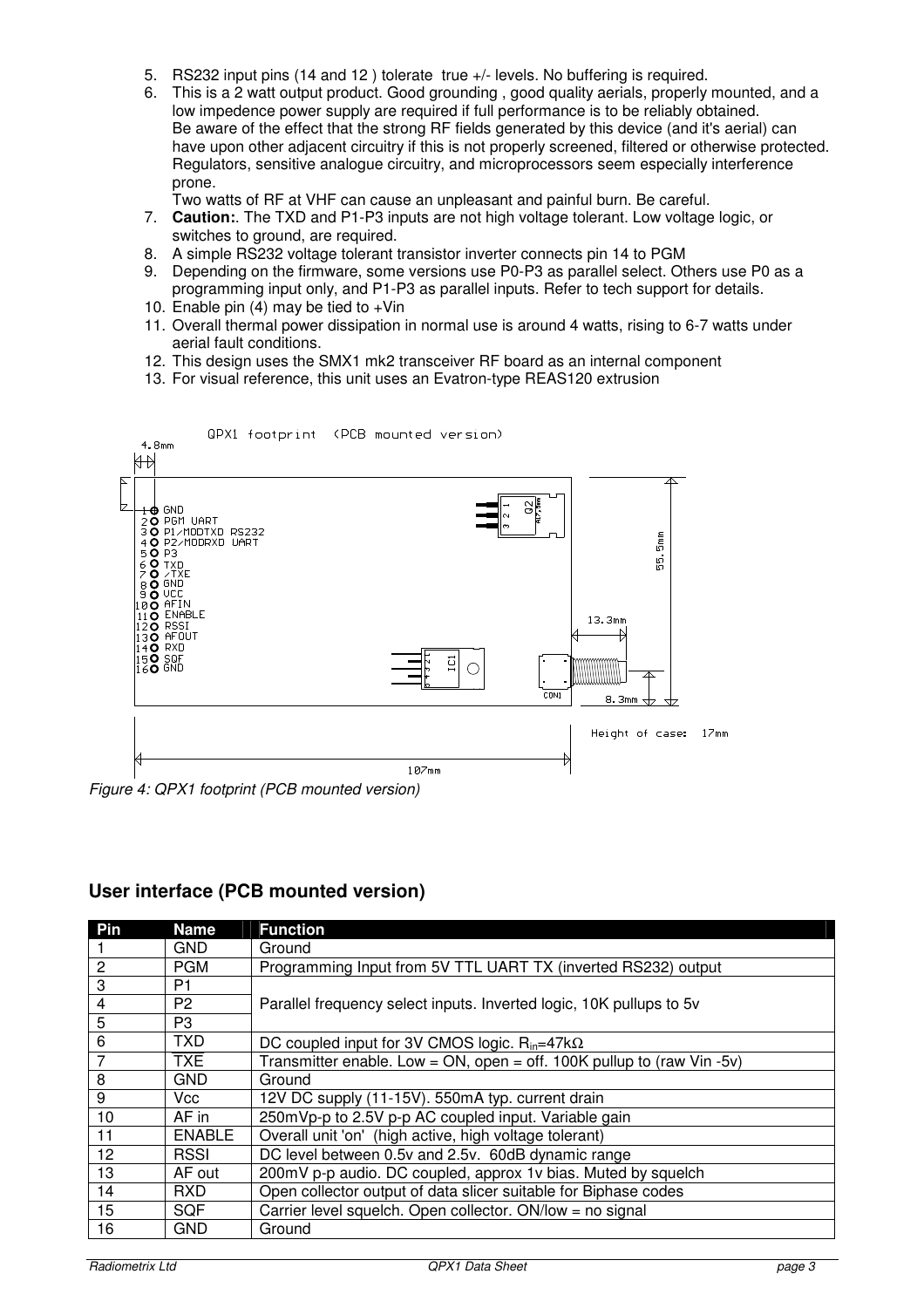## **Modem interface (EAS cased version)**

The 'modem' mentioned is a 1200 baud RS232 semi-intelligent unit (Transmit keyed when valid serial data is present, so no separate TX control needed. Coding in the datastream also permits the receiver to ignore noise and only output valid serial data) This is a half duplex unit, so collisions between transmitted and received packets must be dealt with by the user.

| Pin             | <b>Name</b>    | <b>Function</b>                                                                  |
|-----------------|----------------|----------------------------------------------------------------------------------|
|                 | <b>NC</b>      | Leave open                                                                       |
| $\overline{2}$  | <b>TXE</b>     | Open = normal modem operation. Low = constant TX (for test). 10K pullup to 5 $v$ |
| 3               | <b>NC</b>      | Leave open                                                                       |
| 4               | <b>ENABLE</b>  | Overall unit 'on' (high active, high voltage tolerant)                           |
| 5               | <b>RSSI</b>    | DC level between 0.5v and 2.5v. 60dB dynamic range                               |
| 6               | AF out         | 200mV p-p audio. DC coupled, approx 1v bias. Muted by squelch                    |
|                 | <b>NC</b>      | Leave open                                                                       |
| 8               | <b>NC</b>      | Leave open                                                                       |
| 9               | 0V             | Ground                                                                           |
| 10              | (tba)          | Leave open                                                                       |
| 11              | <b>MOD RXD</b> | inverted "RS232" data out (to inverting buffer like MAX232)                      |
| 12 <sup>2</sup> | <b>MOD TXD</b> | RS232 data input (true). 10K pullups to 5v                                       |
| 13              | <b>PGM</b>     | inverted version of pin 14                                                       |
| 14              | <b>PGM</b>     | Serial programming/control input (true RS232)                                    |
| 15              | Vcc            | 12V DC supply (11-15V). 550mA typ. current drain                                 |

## **Modem interface (PCB mounted version)**

| Pin            | <b>Name</b>   | <b>Function</b>                                                           |
|----------------|---------------|---------------------------------------------------------------------------|
|                | <b>GND</b>    | Ground                                                                    |
| $\overline{2}$ | <b>PGM</b>    | Programming Input from 2400bps, 5V TTL UART TX (inverted RS232)           |
| 3              | <b>MODTXD</b> | 1200bps, 8 data bits, None Parity, 1 stop bit, RS232 TXD input            |
| 4              | <b>MODRXD</b> | 1200bps, 8 data bits, None Parity, 1 stop bit, 5V TTL UART RXD output     |
| 5              | NC.           |                                                                           |
| 6              | <b>TXD</b>    | DC coupled input for 3V CMOS logic. $R_{in} = 47k\Omega$                  |
| 7              | TXE           | Transmitter enable. Low = $ON$ , open = off. 100K pullup to (raw Vin -5v) |
| 8              | <b>GND</b>    | Ground                                                                    |
| 9              | Vcc.          | 12V DC supply (11-15V). 550mA typ. current drain                          |
| 10             | AF in         | 250mVp-p to 2.5V p-p AC coupled input. Variable gain                      |
| 11             | <b>ENABLE</b> | Overall unit 'on' (high active, high voltage tolerant)                    |
| 12             | <b>RSSI</b>   | DC level between 0.5v and 2.5v. 60dB dynamic range                        |
| 13             | AF out        | 200mV p-p audio. DC coupled, approx 1v bias. Muted by squelch             |
| 14             | <b>RXD</b>    | Open collector output of data slicer suitable for Biphase codes           |
| 15             | SQF           | Carrier level squelch. Open collector. ON/low = no signal                 |
| 16             | <b>GND</b>    | Ground                                                                    |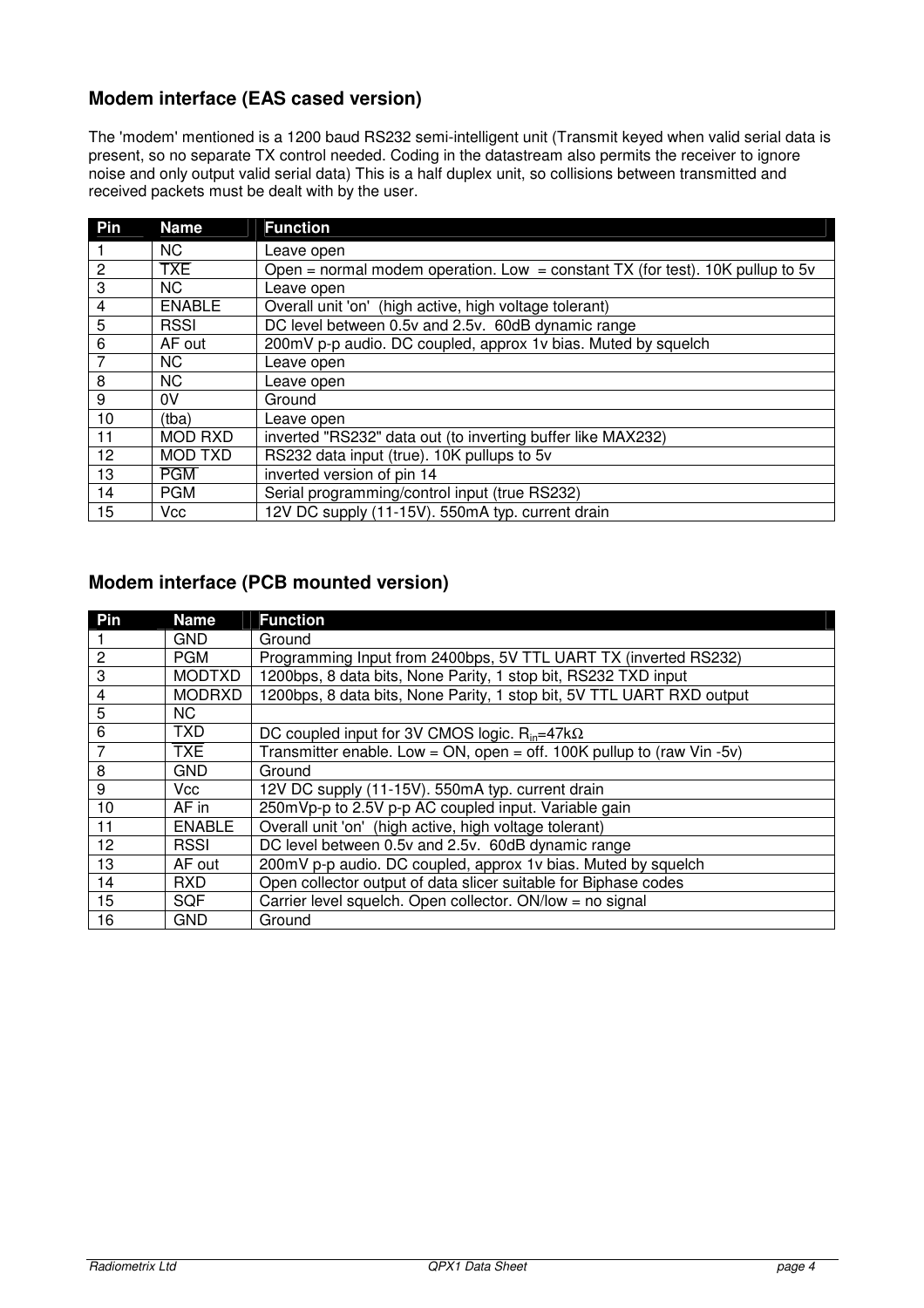## **Serial Programming**

Serial data is sent to the unit on the programming input PGM (pin 14) 2400 baud at RS232 level. 8 bit data, no parity, 1 start bit, 1 or 2 stop bits, No flow control. All commands must be in upper case.

To successfully program the unit, 'ENABLE' (pin 4) must be 'high' (active) to enable the unit.

Once 'modem' mode has been selected, the unit locks into serial command mode (and the parallel port pins have other functions) until a SETPAR command returns the unit to ordinary parallel operation.

Unlike earlier Radiometrix multichannel units, the QPX1 (and USA versions of SMX1) has separate N and R registers for each channel, on transmit and on receive. In other words, the frequency of each channel is individually programmed in every mode.

Unless a complex frequency map has been selected, all the R value registers are likely to be programmed with the same value

| <b>Command</b>   | <b>Function</b>                                                      |  |
|------------------|----------------------------------------------------------------------|--|
| GOCHAN a         | serial select of channel a (ch0 to 7)                                |  |
|                  |                                                                      |  |
| LDTXN a<br>nnnnn | set value of N for channel a, for transmit                           |  |
| LDRXN a nnnnn    | set value of N for channel a, for receive                            |  |
| LDTXR a rrrrr    | set value of R for channel a, for transmit                           |  |
| LDRXR a rrrrr    | set value of R for channel a, for receive                            |  |
|                  |                                                                      |  |
| <b>SETPAR</b>    | channel selected by 3 bit parallel input 3                           |  |
| <b>SETSER</b>    | channel selected by most recent 'gochan' operation                   |  |
| RVALUE rrrrr     | set R register value used by SINGLE command                          |  |
| SINGLE nnnnn     | set value of N for single channel operation. N value NOT stored in   |  |
|                  | e2prom                                                               |  |
| <b>SETMOD</b>    | Enable internal modem. Frequency selected by most recent 'gochan' or |  |
|                  | 'single'                                                             |  |
| $<$ Cr $>$       | process entry                                                        |  |
|                  | clear all buffers                                                    |  |
| $\#$             | disable command mode                                                 |  |

 $a = a$  single digit channel number from 0 to 7 nnnnn = a synthesizer N register value, (up to  $65535$ )  $rrrr =$  the synthesizer R register value, (up to 16383)

For Transmit, 
$$
N_{tx} = \frac{ChannelFrequency(inMHz)}{10/R}
$$
  
For Receiver,  $N_{rx} = \frac{ChannelFrequency(inMHz) - 21.4}{10/R}$   
 $R = \frac{f_{Xtal}}{f_{channels\{pacing\}}}$  =  $\frac{10MHz}{25kHz}$ , So R= 400 (usually)

Note: In 'SINGLE' mode the unit is inoperative after a power down until either another valid SINGLE command is received, or mode is changed by a GOCHAN, SETPAR or SETSER command. Single mode applies a receive frequency offset of 21.4MHz 'Single' mode is intended for frequency agile applications. A pause of at least 50mS must be allowed between command strings (eeprom programming time)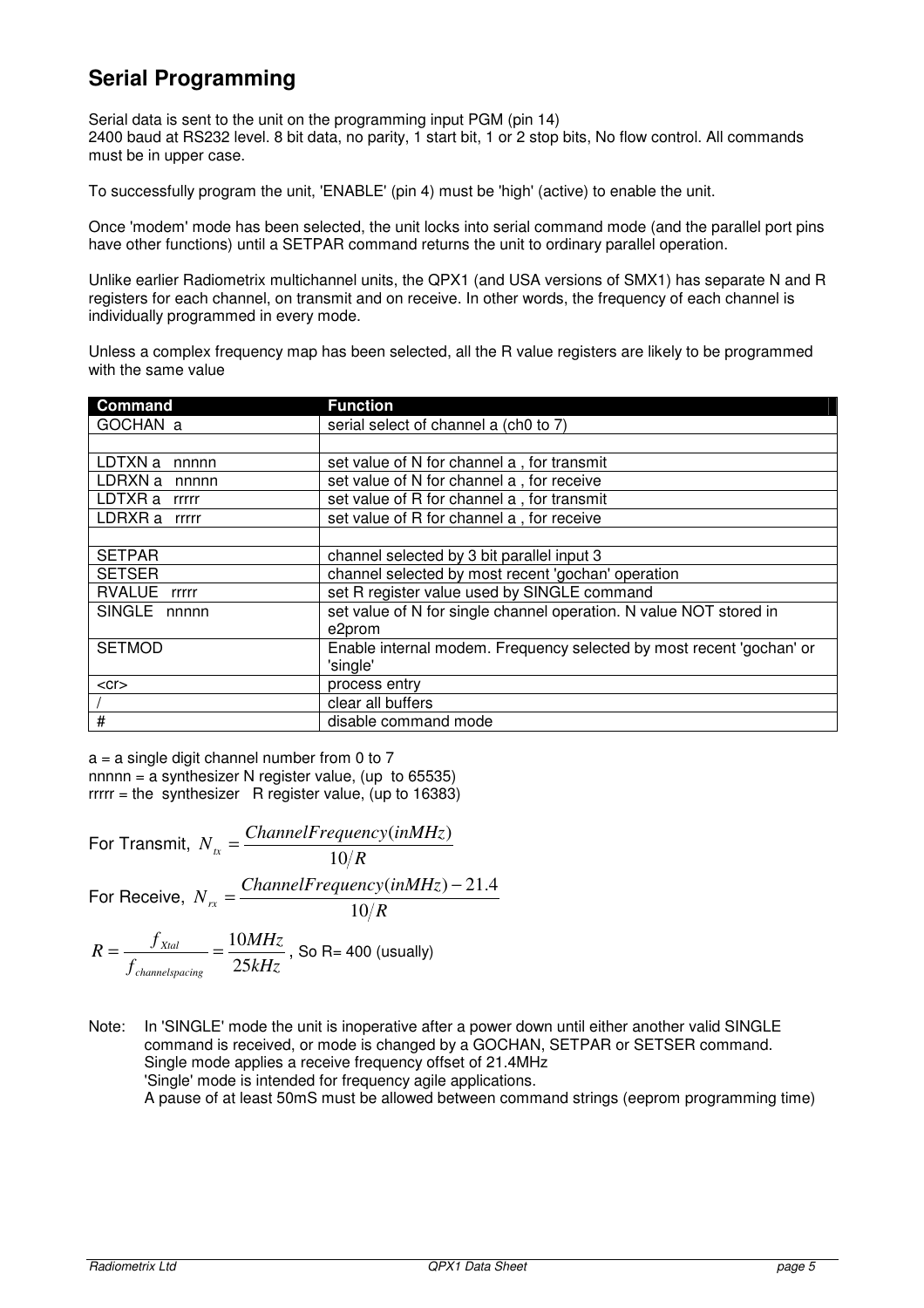## **Condensed specifications**

| Frequency                   | 154.45625 - 154.47875MHz (12.5kHz steps) - FCC part 90                                            |  |  |
|-----------------------------|---------------------------------------------------------------------------------------------------|--|--|
|                             | 173.20375 - 173.39625MHz (12.5kHz steps) - FCC part 90<br>General: any +/-2MHz band in 135-175MHz |  |  |
| Frequency stability         | $± 1.5$ kHz                                                                                       |  |  |
| Channel spacing             | 25kHz / 12.5kHz                                                                                   |  |  |
| Number of channels          | 8 channels (controlled by parallel port or via RS232 interface)                                   |  |  |
|                             |                                                                                                   |  |  |
| Supply<br>voltage           | $11 - 15V$                                                                                        |  |  |
| Current                     | 600mA nominal (800mA max.) transmit                                                               |  |  |
|                             | 30mA receive                                                                                      |  |  |
|                             | <5uA standby ('enable' pin low)                                                                   |  |  |
|                             |                                                                                                   |  |  |
| Operating temperature       | $-10$ to $+55$ °C (Storage $-30$ to $+70$ °C)                                                     |  |  |
| Size                        | in EAS120 case $123 \times 59 \times 30$ mm (excluding connectors)                                |  |  |
|                             | 107 x 55.5 x 17mm (PCB mounted version - excluding RF connector)                                  |  |  |
| Spurious radiations         | $< 2nW$ (-57dBm)                                                                                  |  |  |
| Interface                   |                                                                                                   |  |  |
| User                        | 15pin D type (extrusion case version)                                                             |  |  |
|                             | 16 pin 0.1" pitch header (PCB mounted version)                                                    |  |  |
| RF                          | <b>SMA</b>                                                                                        |  |  |
|                             |                                                                                                   |  |  |
| Intended approval           | US 'part 90' approval                                                                             |  |  |
|                             | EU EN300-220 (dependant on power level)                                                           |  |  |
|                             |                                                                                                   |  |  |
| <b>Transmitter</b>          |                                                                                                   |  |  |
| Output power                | 2W (+33dBm) +/- 1dB<br>(500mW and 1 watt versions available)                                      |  |  |
| TX on switching time        | <50 ms (from TXE transition)                                                                      |  |  |
| Modulation type             | FSK (F3D)                                                                                         |  |  |
| TX modulation bandwidth     | DC - 5kHz (CMOS compatible, or analogue AF)                                                       |  |  |
| Deviation                   | +/- 3kHz (25kHz) or 1.5kHz (12.5kHz)                                                              |  |  |
| Adjacent channel TX power   | $-37dBm$                                                                                          |  |  |
| TX spurii                   | $-36$ d $Bm$                                                                                      |  |  |
| Inputs                      | data (CMOS/TTL compatible)                                                                        |  |  |
|                             |                                                                                                   |  |  |
| <b>Receiver</b>             |                                                                                                   |  |  |
| Sensitivity                 | -118dBm for 12dB SINAD                                                                            |  |  |
| image / spurious            | $-60dB$                                                                                           |  |  |
| blocking                    | $-84dB$                                                                                           |  |  |
| adjacent channel            | $-60$ dB                                                                                          |  |  |
| Outputs                     | RSSI, carrier detect, audio, data                                                                 |  |  |
| Power on to valid audio     | 28ms                                                                                              |  |  |
| Power on to stable data out | 50ms (for 50:50 mark / space)                                                                     |  |  |

**Notes**: 1. The data slicer cannot be depended upon for data waveform frequencies below 250Hz

2. When RX is on and a transmitter keys up, again a 50ms period is required to stabilise data output mark/space. i.e. allow at least 50ms of preamble

#### **FCC Part 90.238 Telemetry frequency channels (12.5KHz spacing)**

| <b>CHANNELS</b> | 154MHz band | 173MHz band |
|-----------------|-------------|-------------|
| CH <sub>0</sub> | 154.45625   | 173.20375   |
| CH <sub>1</sub> | 154.46375   | 173.21000   |
| CH2             | 154.47125   | 173.23750   |
| CH <sub>3</sub> | 154.47875   | 173.28750   |
| CH <sub>4</sub> | 154.45625   | 173.31250   |
| CH <sub>5</sub> | 154.46375   | 173.33750   |
| CH <sub>6</sub> | 154.47125   | 173.36250   |
| CH <sub>7</sub> | 154.47875   | 173.39625   |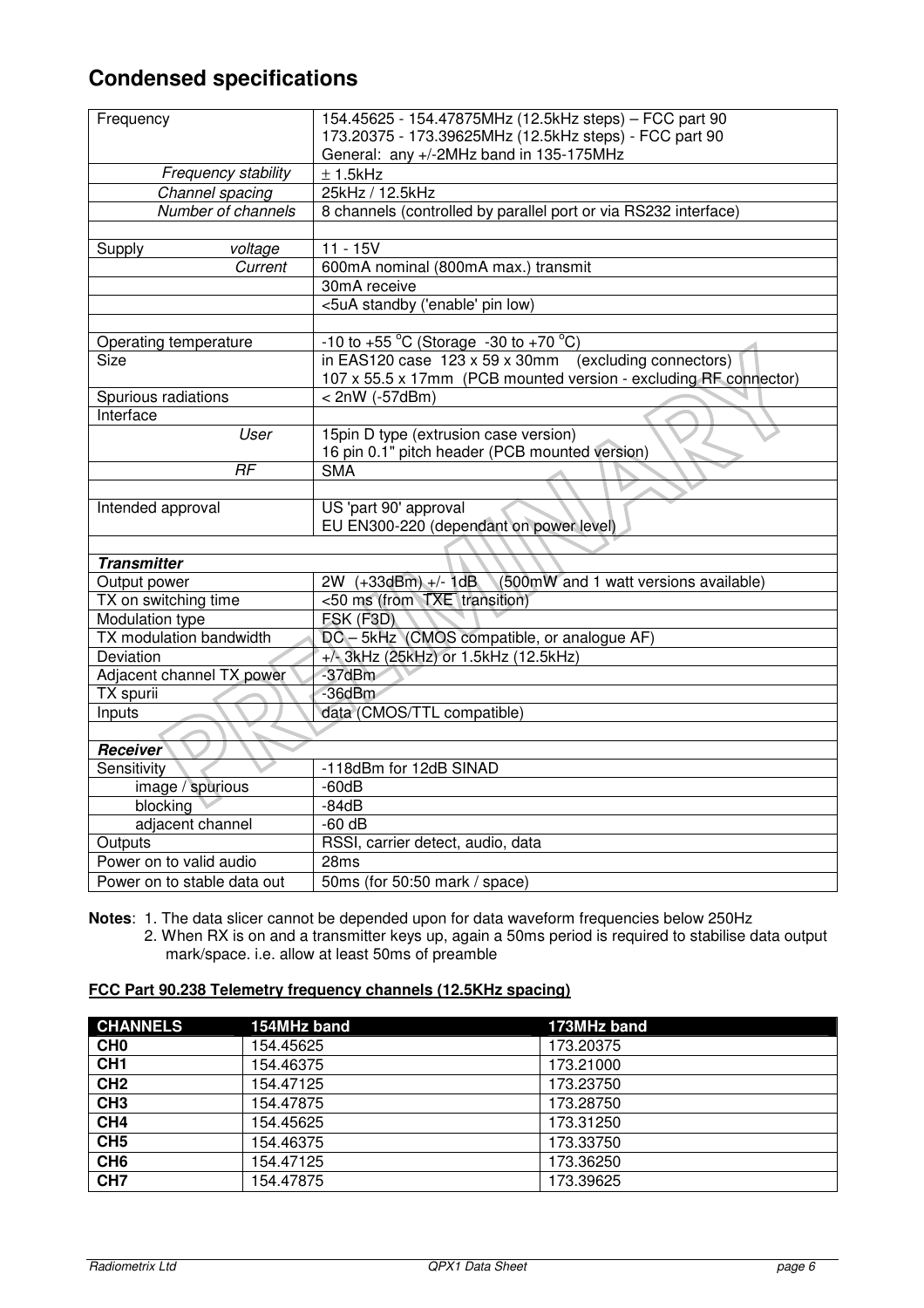## **Ordering Information**

| Part No.                | <b>Description</b>                  | <b>Frequency band (MHz)</b>  |
|-------------------------|-------------------------------------|------------------------------|
| QPX1-154-5-12k5-FCC-EAS | US version in extrusion case        | 154MHz                       |
| QPX1-173-5-12k5-FCC-EAS | US version in extrusion case        | 173MHz                       |
| QPX1-xxx-5-EAS          | Standard 25kHz channel in extrusion | Where xxx is any VHF         |
|                         | case                                | frequency with in 135-175MHz |
| QPX1-154-5-12k5-FCC     | US version as PCB mounted           | 154MHz                       |
| QPX1-173-5-12k5-FCC     | US version as PCB mounted           | 173MHz                       |
| QPX1-xxx-5              | Standard 25kHz channel as PCB       | Where xxx is any VHF         |
|                         | mounted                             | frequency with in 135-175MHz |

## **Data sheet links:**

http://www.radiometrix.co.uk/dsheets/qpx1.pdf http://www.radiometrix.co.uk/dsheets/smx1.pdf